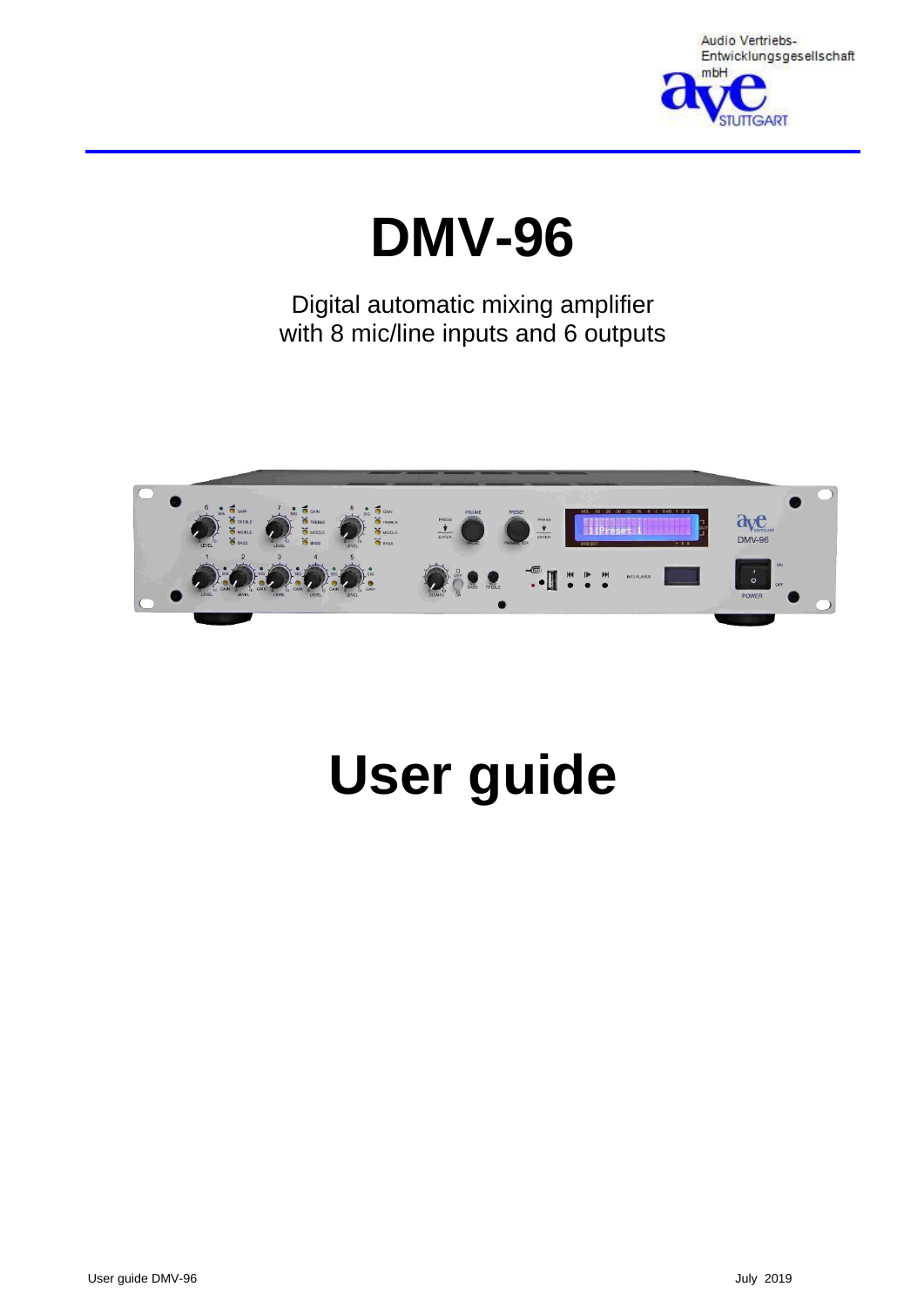# **Table of contents**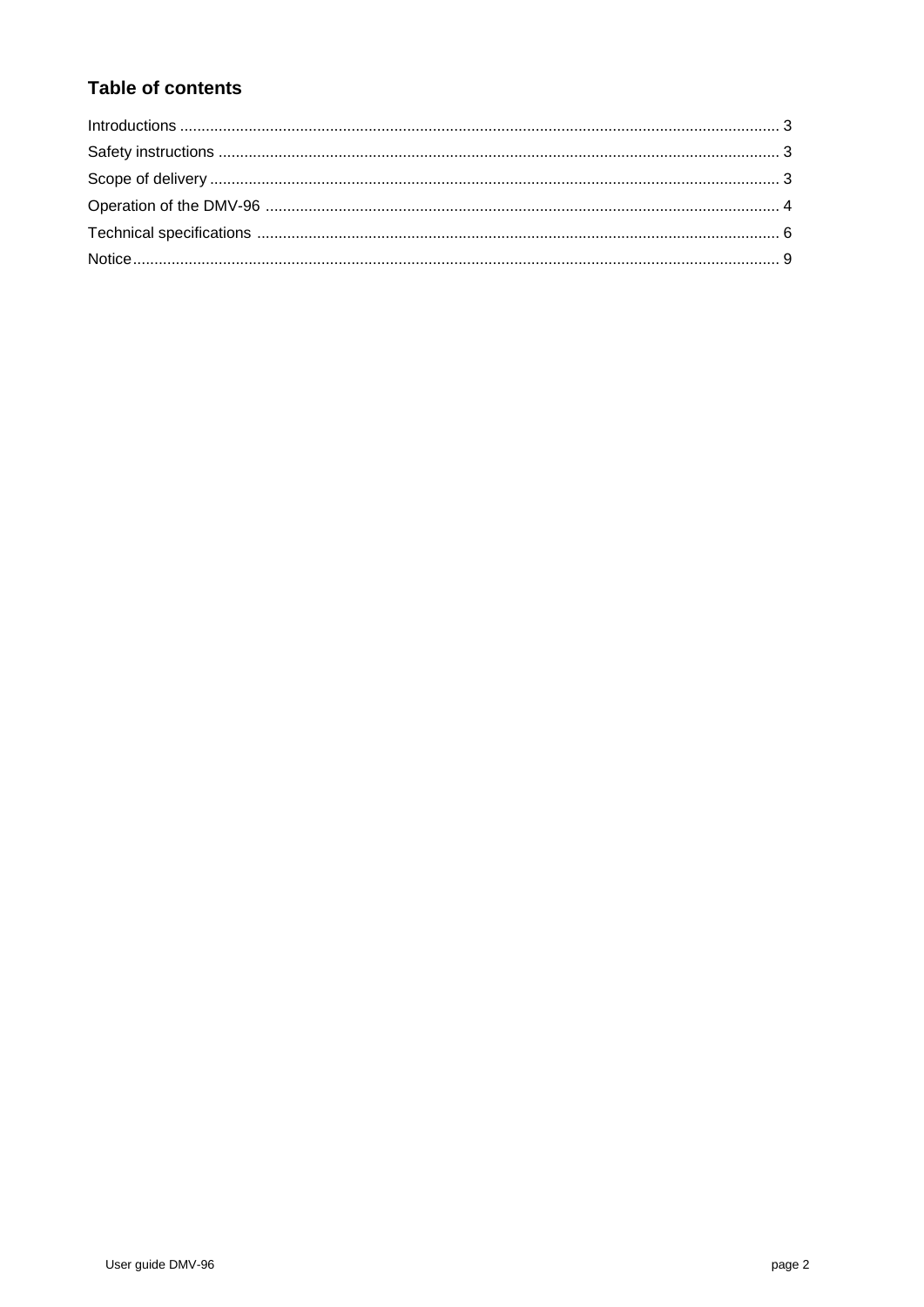# **Introduction**

Thank you for choosing the 6-channel digital mixer DMV-96 from AVE.

No matter what your requirements are, due to its advanced technical design, it ensures trouble-free use with sound exposure in a variety of facilities such as churches, courtrooms, government offices, conference rooms, schools, universities, etc.

The DMV-96 is equipped with its own software and offers users a wide range of practical functions.

#### **Streaming Media Server:**

DMV-96 is a live audio streamer..

It records audio from an input/output channel, encodes it and sends it to a streaming server.

DMV-96 can do live streaming, so people can hear your video while it is being recorded.

It can be used to create an internet radio station or a privately running jukebox and many things in between.

It is very versatile in that new formats can be added relatively easily.

DMV-96 supports open standards for communication and interaction.

DMV-96 supports TCP/IP, UDP, RTSP and RTMP streaming protocols.

# **Safety Instructions**

**Located inside the unit are hazardous voltages. Do not remove the cover. Internal modifications or service work should only be conducted by qualified service personnel.**

The DMV-96 comes with an approved power cable. At one end of this cable is a three-pronged AC power connector (IEC plug) and at the other end of a CE-standard-compliant Schuko-plug for connection to a 230 V / 50 Hz AC voltage source. Please ensure that this power supply cable is not damaged. Do not use defective or damaged power cables!

# **Scope of delivery**

Please check immediately upon receipt the package integrity, the contents for completeness and proper delivery of the unit.

The delivery scope of the unit includes:

- The DMV-96
- Power supply cable
- Cat 5 cable

Please keep the operating instructions in a safe place and make them available to qualified personnel for making necessary changes to the device.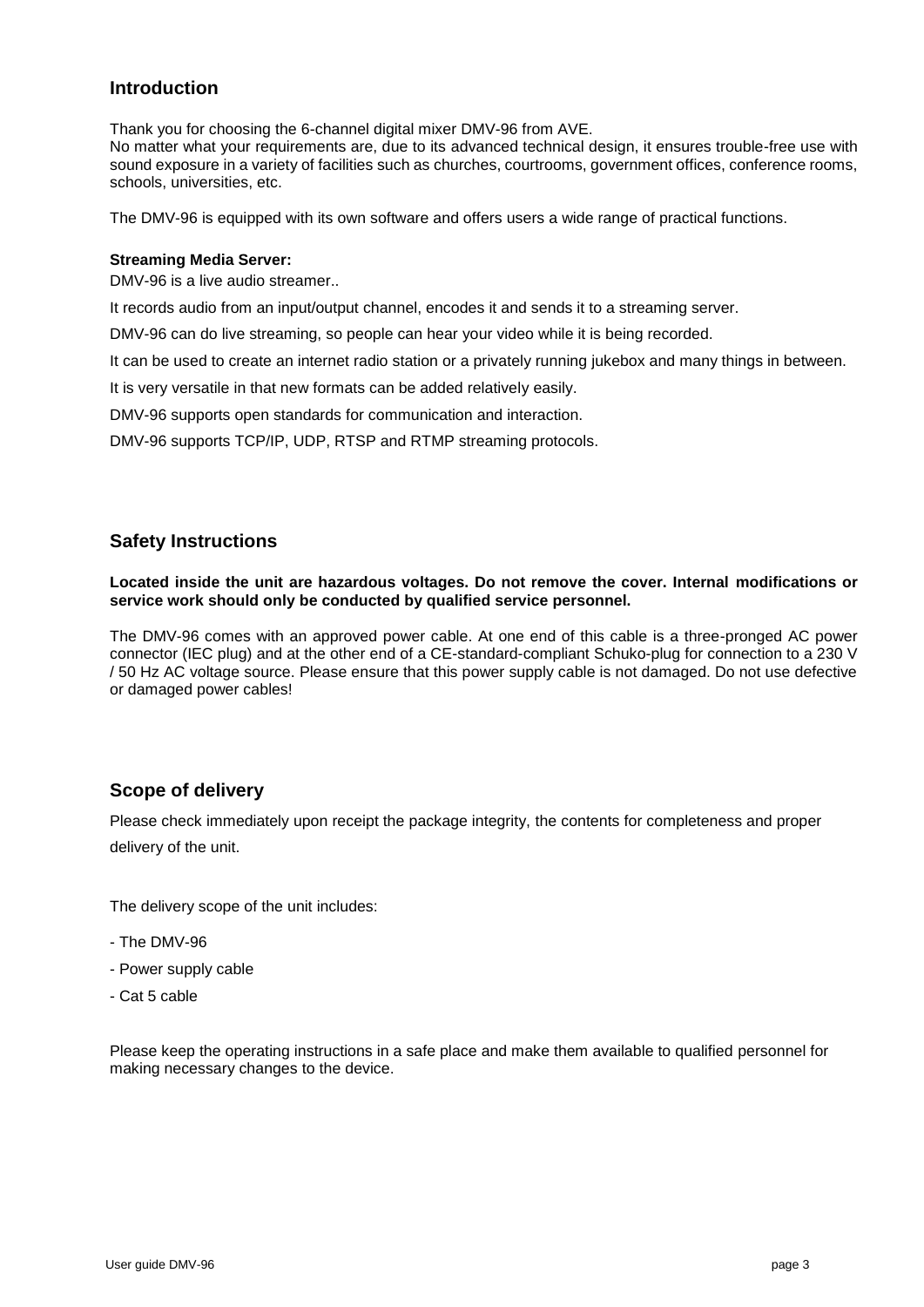# **Operation of the DMV-96**

# **Input Level 1 – 5**

By tuning the volume control of the 5 digital inputs the volume will be increased or decreased.

# **Input Level 6 – 8**

By tuning the volume control of the 3 analog inputs the volume will be increased or decreased. The 3 analog inputs will be allocated to the 6. Digital input. This also applies for input CD/MP3.

#### **Control of the master volume**

By turning the volume/value control the master volume will be increased or decreased.

#### **Select Preset**

By turning the preset control the desired preset is selected.

#### **Note**

If the protection is activated, the volume and preset selection is adjusted by pressing and then turning.

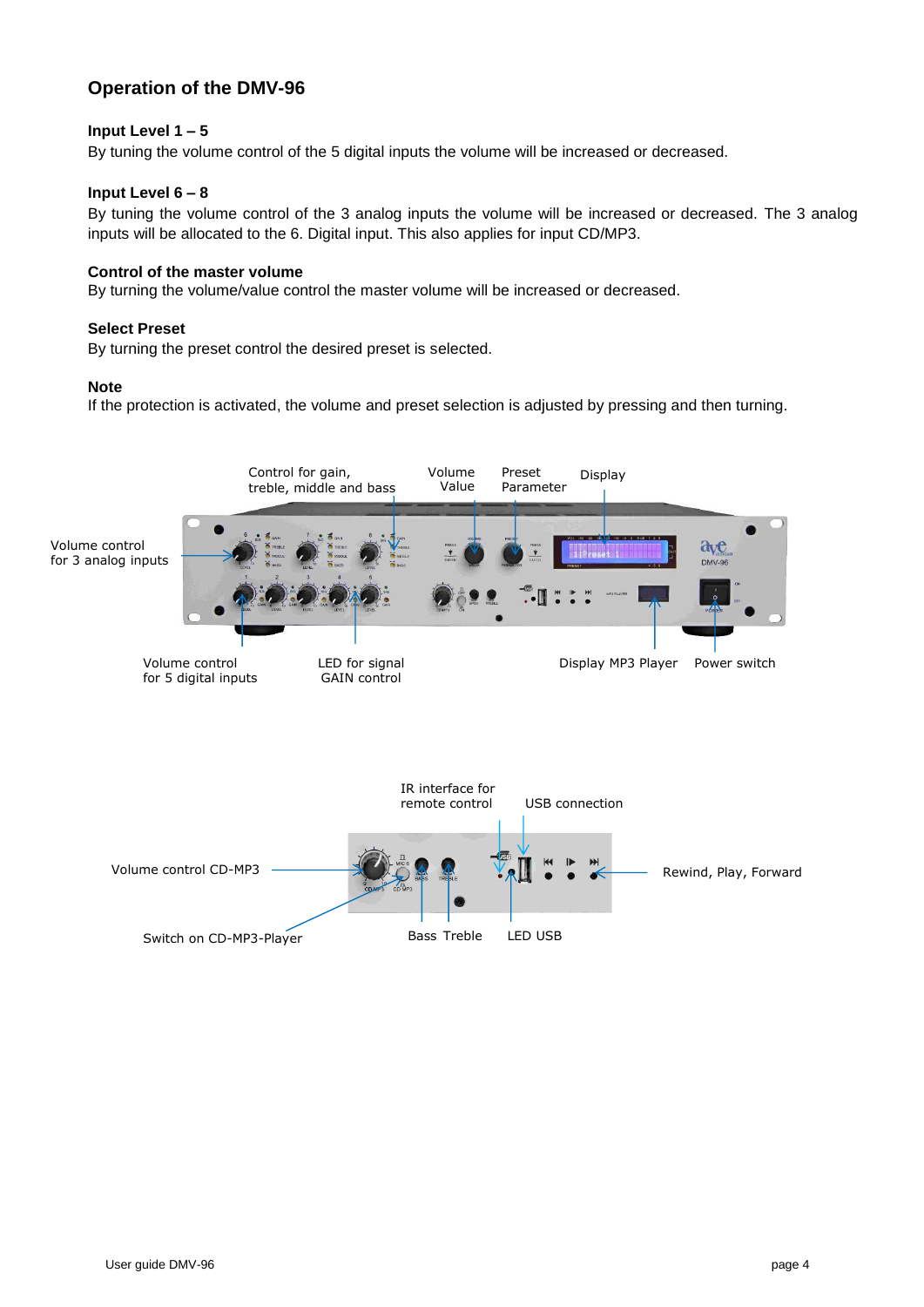



.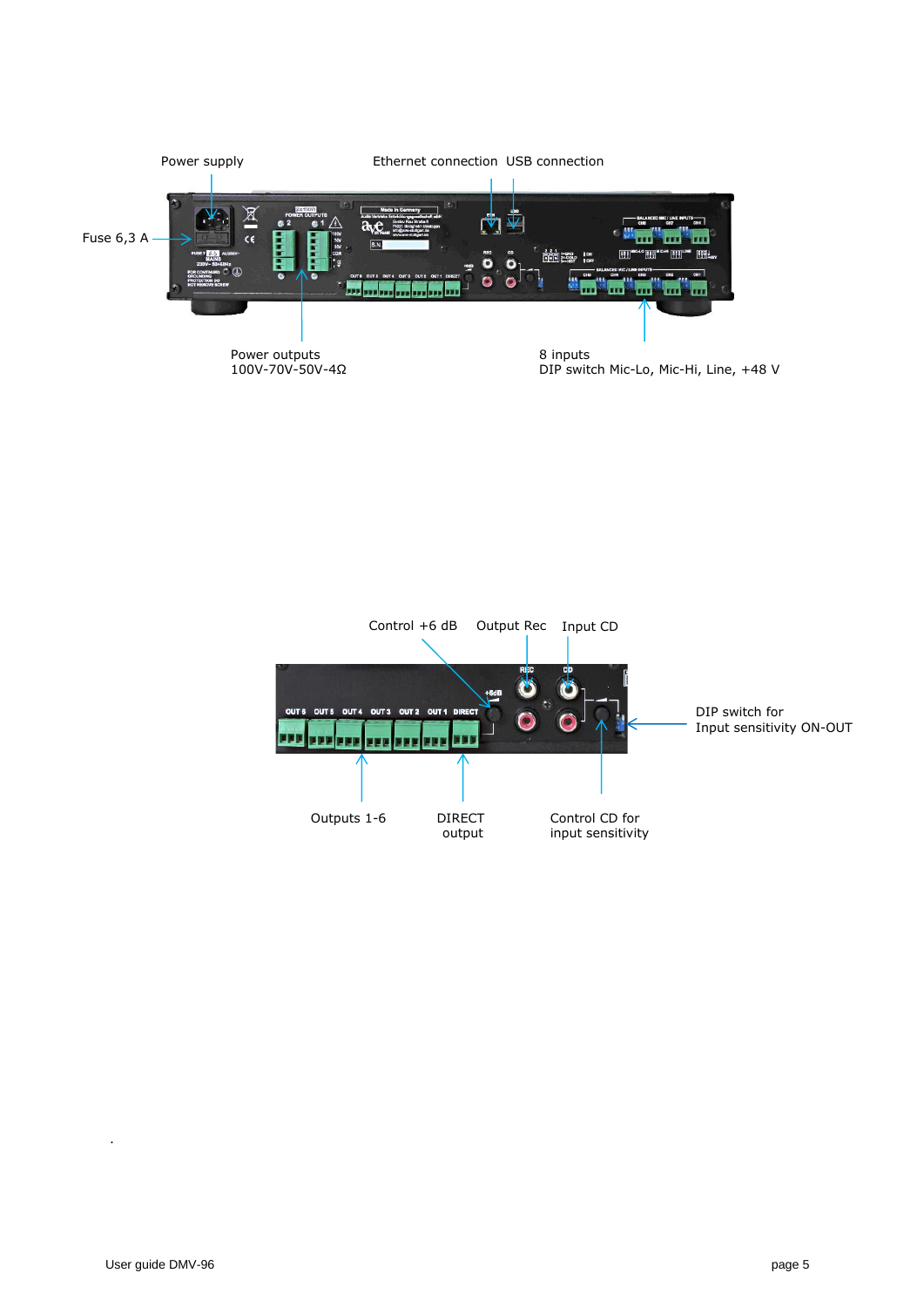# **Technical specifications**

# **Analog inputs**

Number of balanced inputs and the state of the state 8 (Phoenix 3.5 mm connector) Number of unbalanced inputs 1 (RCA connector) Analog gain (manually adjustable) 0 dB - 30 dB Nominal sensitivity (balanced input)  $MIV-HI$   $-58$  dBu (1m $V_{rms}$ ) Nominal sensitivity (balanced input) MIV-LO  $-34$  dBu (15mV<sub>rms</sub>) Nominal sensitivity (balanced input) MIV-HI -19 dBu (87mV<sub>rms</sub>) Phantom power (Activating at DIP-Switch  $+48$  Volt stabilized, very low noise Balanced input impedance (Phoenix) 5 kΩ @ 1 kHz Unbalanced input impedance (RCA) 33 kΩ @ 1 kHz Balanced input CMRR  $\leq 60$  dB @ 1 kHz On Mic (20 Hz - 20 kHz weighted) Rs =150 Ohm -126 dBV Frequency response MIC (-3dB) 160 Hz to 20 kHz Frequency response LINE (-3dB) 40 Hz to 20 kHz Input protections radio frequency interference (RFI)

# **Analog outputs**

Number of balanced outputs 6 (Phoenix 3.5 mm connector) Number of unbalanced outputs 1 (RCA connector) Dynamik range 120 dB ("A" weighted) Residual noise of output driver  $-100$  dBu (20 Hz  $\div$  20 kHz) Nominal level (balanced output) 0 dBu (7.75 V<sub>rms</sub>) Maximum level (balanced output) 20 dBu (7.75 V<sub>rms</sub>) Balanced output impedance 140  $\Omega$ Unbalanced output impedance  $70 \Omega$ Output protection short circuits

# **Analog to digital converter**

Bit resolution 24-bit Converter type sigma delta sampling frequency (Fs) 48 kHz Dynamic range  $104 \text{ dB}$  (-60 dB<sub>FS</sub>) Total harmonic distortion (THD)  $-93$  dB (1 kHz, -1 dB<sub>FS</sub>) Oversampling factor 612 Fs

# **Digital Signal Processor**

transient voltage spikes external overvoltage

Overvoltage protection

Signal to noise ratio (SNR) 104 dB ("A" weighted @ 48 kHz)

• DSP 32-bit / 40-bit, Floating point 150 MHz - 6,6 ns cycling rate Super Harvard Architecture 900 MFLOPS 1Mbits SRAM, two-channel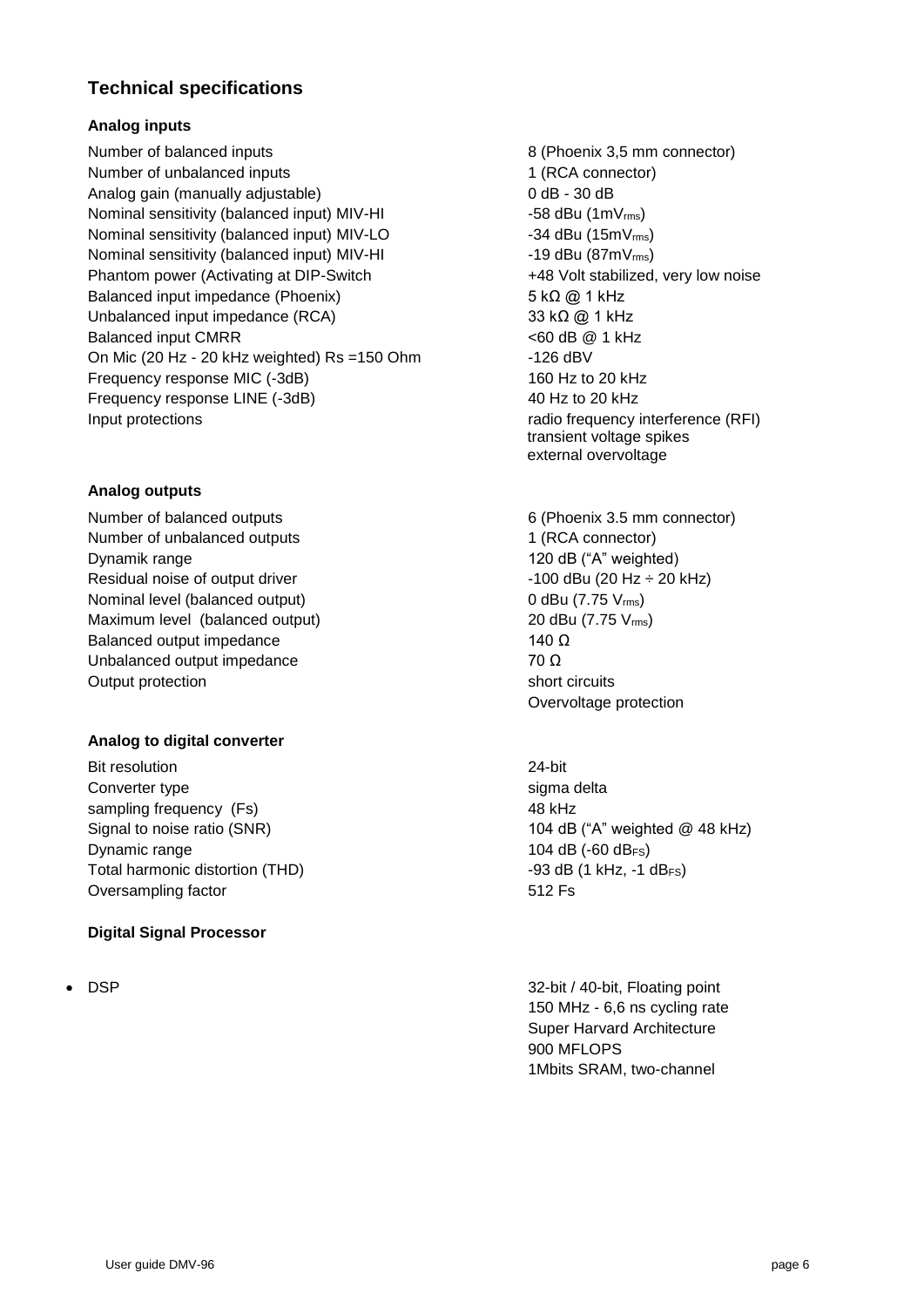#### **Digital to analog converter**

| <b>Bit resolution</b>           | 24-bit    |
|---------------------------------|-----------|
| Converter type                  | sigma d   |
| Sampling frequency (Fs)         | 48 kHz    |
| Signal to noise ratio (SNR)     | 112 $dB$  |
| Dynamic range                   | 112 $dB$  |
| Total harmonic distortion (THD) | -94 dB (  |
| Delay time                      | $0,58$ ms |
| Oversampling factor             | 512 Fs    |

#### **Digital Processing**

#### **Input**

5 parametric equalizuer PEQ Frequency [20 Hz  $\div$  20 kHz]

#### **Routing Matrix**

Matrix size 6 inputs / 6 outputs / 6 outputs / 6 outputs / 6 outputs / 6 outputs / 6 outputs / 6 outputs / 6 outputs /  $6 \text{ m}$ Matrix crosspoint level adjusting  $[-60 \text{ dB} \div 10 \text{ dB}]$ 

# **Audio output**

Easy adjustment of the sound columns **AT-N** series and Live SM series 31 bands graphic equalizer  $\overline{S}$  =  $\overline{S}$  =  $\overline{S}$  =  $\overline{S}$  =  $\overline{S}$  =  $\overline{S}$  =  $\overline{S}$  =  $\overline{S}$  =  $\overline{S}$  =  $\overline{S}$  =  $\overline{S}$  =  $\overline{S}$  =  $\overline{S}$  =  $\overline{S}$  =  $\overline{S}$  =  $\overline{S}$  =  $\overline{S}$  =  $\overline{S}$ Dynamic compressor range Threshold [-90 dB<sub>FS</sub>  $\div$  20 dB<sub>FS</sub>]

Phase control [0°, 180°]

sigma delta 112 dB ("A" weighted  $@$  48 kHz) 112 dB  $(-60$  dB $_{FS})$ -94 dB (1 kHz, 0 dBFs)

Highpass/lowpass filter **Butterworth filter type with adjustable** (anti hum, anti rumble and more ) cutting frequency and selectable slope 12/24/48 dB/Octave

> Gain  $[-15$  dB  $\div$  15 dB] Bandwidth  $[0,01 \div 6$  oct]

Noise Gate **Threshold [-80 dBFS**  $\div$  0 dBFS] Hold time  $[100 \text{ ms} \div 10 \text{ s}]$ 

Automix function **Automix function Hold time [100 ms** ÷ 5000 ms] Attenuation  $[-60 \text{ dB} \div 0 \text{ dB}]$ NOM Gain (increase post gain of -3dB for each doubling of opened automix channels) Max. opened channels  $[1 \div 6]$ 

Volume control [-100 dB ÷ 10 dB]

Ratio  $[R=1:1 \div R=20:1]$ Post Gain [-20 dB ÷ 20 dB] Attack Time [1 ms ÷ 250 ms] Release Time  $[10 \text{ ms} \div 2500 \text{ ms}]$ Limiter **Threshold fixed at 0 dB**FS

Delay [0 m ÷ 35 m], [0 ms ÷ 100 ms] Output level **COULD COULD COULD COULD COULD COULD** [-100 dB ÷ 10 dB] Master level  $[-100 \text{ dB} \div 10 \text{ dB}]$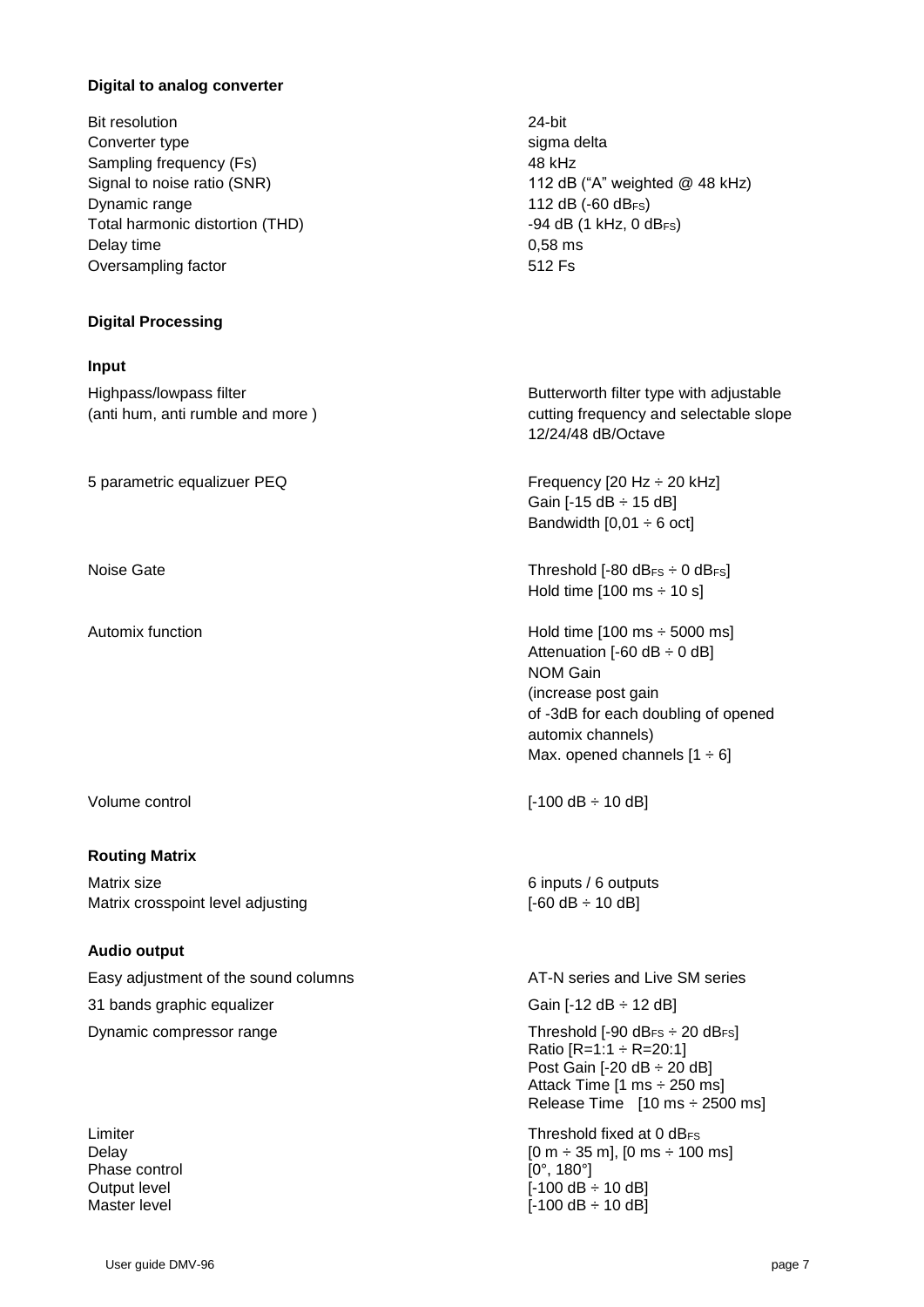#### **Data connections**

# **Display**

# **PSU Module**

 $AC$  range  $230 \text{ VAC} \pm 10\%$ Input frequency 47 Hz to 67 Hz Power consumption max. 33 W

# **Dimensions and weight**

Height 84 mm

# **Temperature range**

# **Certifications**

AES48-2005 grounding scheme 2002/95/EC **CE** 

Rear panel **ETHERNET 802.3** Wi-Fi 802.11 USB 2.0

LCD 20 characters x 2 lines

Analog voltages +48 VDC, ±15 VDC, +5 VDC Digital voltages  $+3,3$  VDC,  $+1,2$  VDC Voltage regulators and the linear type (no switching noise)

Width 484 mm Depth 340 mm + 60 mm connector Weight 5.6 kg (1x480W) 6.8 kg (2x320W and 2x480W) 12 kg (1x150W and 1x240W) 13.5 kg (2x150W)

Indoor  $0^{\circ}$ C to 40°C (32°F to 102°F)